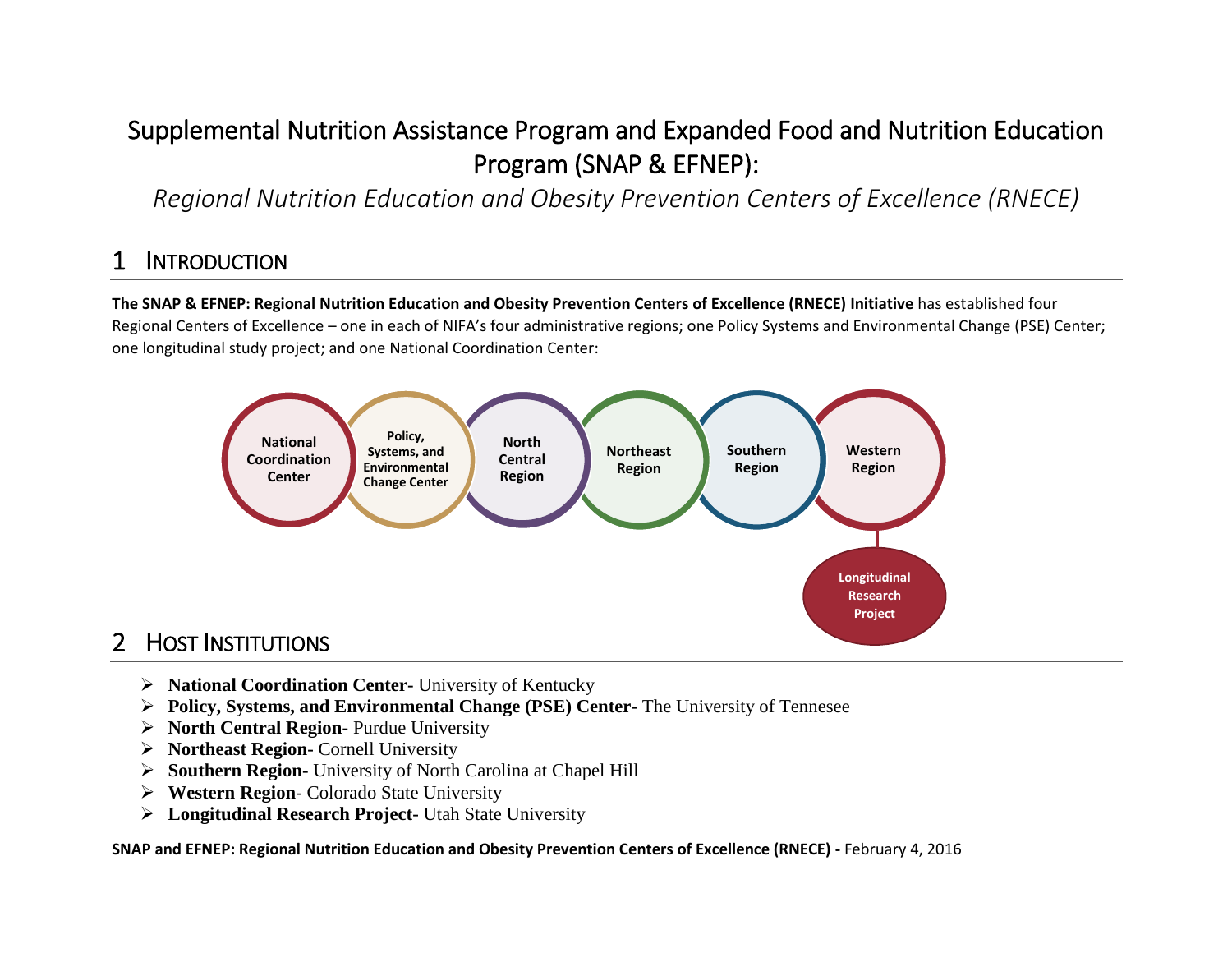### 3 RNECE CONTACTS FOR NATIONAL CENTER, PSE CENTER, AND LONGITUDINAL PROJECT

 **National Coordination Center** University of Kentucky Ann Vail (T) 859-257-3887 (E[\) ann.vail@uky.edu](mailto:ann.vail@uky.edu)

 **Policy, Systems, and Environmental Change (PSE) Center** The University of Tennessee Laura Stephenson (T) 865-974-7384 (E[\) laura.stephenson@utk.edu](mailto:laura.stephenson@utk.edu)  **Longitudinal Research Project** Utah State University Carrie Durward (T) 435-797-5843 (E[\) carrie.durward@usu.edu](mailto:carrie.durward@usu.edu)

#### 4 RNECE PROGRAM BY REGIONS

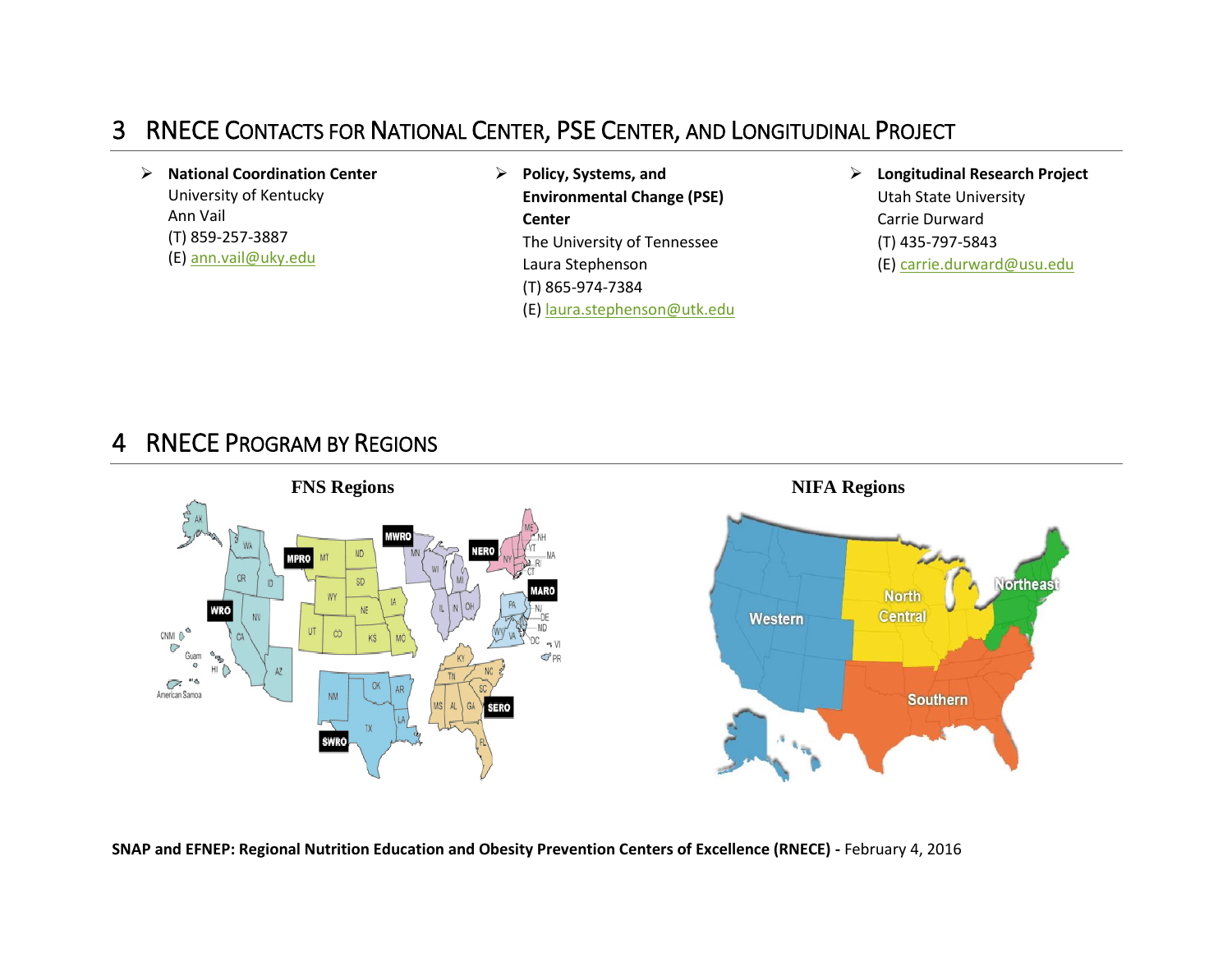## 5 RNECE CONTACTS FOR NIFA AND FNS REGIONS

| <b>RNECE Contact</b>            | <b>FNS Regions</b>                   | <b>NIFA Regions</b>     |
|---------------------------------|--------------------------------------|-------------------------|
| <b>Northeast Region</b>         | <b>Northeastern Region (NERO)</b>    | <b>Northeast Region</b> |
| <b>Cornell University</b>       | Connecticut                          | Connecticut             |
| Jamie Dollahite                 | Maine                                | Delaware                |
| (T) 607-255-7715                | Massachusetts                        | District of Columbia    |
| (E) Jsdl3@cornell.edu           | New Hampshire                        | Maine                   |
|                                 | New York                             | Maryland                |
|                                 | Rhode Island                         | Massachusetts           |
|                                 | Vermont                              | New Hampshire           |
|                                 |                                      | New Jersey              |
|                                 |                                      | New York                |
|                                 | <b>Middle Atlantic Region (MARO)</b> | Pennsylvania            |
|                                 | Delaware                             | Rhode Island            |
|                                 | District of Columbia                 | Vermont                 |
|                                 | Maryland                             | West Virginia           |
|                                 | New Jersey                           |                         |
|                                 | Pennsylvania                         |                         |
|                                 | West Virginia                        |                         |
| <b>Southern Region</b>          | <b>Southwest Region (SWRO)</b>       | <b>Southern Region</b>  |
| University of North Carolina at | Arkansas                             | Alabama                 |
| Chapel Hill                     | Louisiana                            | Arkansas                |
| Alice Ammerman                  | Oklahoma                             | Florida                 |
| (T) 919-966-6082                | Texas                                | Georgia                 |
| (E) alice ammerman@unc.edu      |                                      | Kentucky                |
|                                 | <b>Southeast Region (SERO)</b>       | Louisiana               |
|                                 | Alabama                              | Mississippi             |
|                                 | Florida                              | North Carolina          |
|                                 | Georgia                              | Oklahoma                |
|                                 | Kentucky                             | <b>Puerto Rico</b>      |
|                                 | Mississippi                          | South Carolina          |